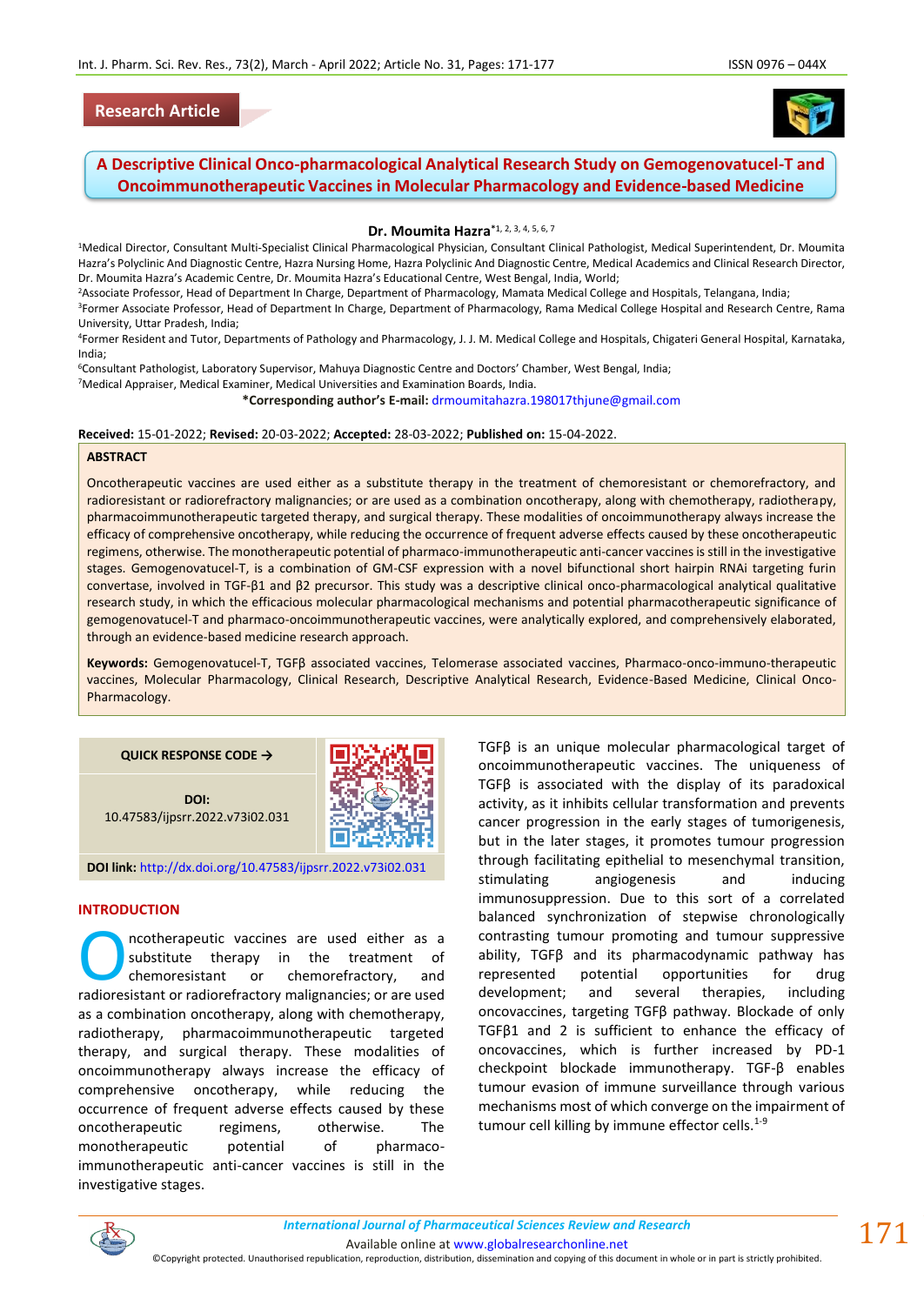### **Objective**

The objective of this descriptive clinical oncopharmacological analytical research study was to explore and analyse the molecular pharmacological mechanisms of gemogenovatucel-T and pharmacooncoimmunotherapeutic vaccines, through an evidencebased medicine research approach.

### **METHODS**

### **Ethical Approval**

At first, the Institutional Ethics Committee clearance and approval was taken. The study was conducted in accordance with the ethical principles of Declaration of Helsinki and Good Clinical Practices contained within the International Council for Harmonization of Technical Requirements for Pharmaceuticals for Human Use (ICH-E6 and ICH-E17), and in compliance with the global regulatory requirements. Informed consent was obtained from the patient participants. This study involved no risk to any patient.

### **Study Design**

The study design was a molecular pharmacological and clinical onco-pharmacological multi-variate, multi-centre, retrospective, qualitative, descriptive, analytical research study.

### **Study Population**

The study population was global patients, suffering from various stages of malignancies or borderline malignancies. The study population database was a global heterogenous multi-disciplinary experimentations and study literature on pharmaco-onco-immuno-therapeutic vaccines and gemogenovatucel-T.

### **Study Period**

The study period was 1.5 years, from January, 1999 to February, 1999; January, 2002 to June, 2002; June, 2015; April, 2016 to June, 2016; May, 2017; and June, 2021, to March, 2022.

### **Place of Study**

This research study and the compilation of the study literature was conducted in the Departments of Pharmacology, Clinical Pharmacology, Molecular Pharmacology, Rational Pharmacotherapeutics, Pharmacoepidemiology, Pharmacovigilance, Pharmacogenomics, Evidence-Based Medicine, Clinical Pathology, Pathology, Molecular Diagnostics, Obstetrics and Gynaecology, Medical and Reproductive Endocrinology, Clinical Oncology, Clinical Medicine, Clinical Research, Zoology, and Molecular Medicine, Dr. B. R. Ambedkar Medical College and Hospitals, J. J. M. Medical College and Hospitals, Karnataka, India; Presidency College, West Bengal, India; Dr. Moumita Hazra's Polyclinic And Diagnostic Centre, Dr. Moumita Hazra's Academic Centre, Dr. Moumita Hazra's Educational Centre, Hazra Nursing Home, Hazra Polyclinic And Diagnostic Centre, Dr.

Moumita Hazra's World Enterprises, West Bengal, India, World; Gouri Devi Institute of Medical Sciences and Hospital, West Bengal, India; Mamata Medical College and Hospitals, Telangana, India; Rama Medical College Hospital and Research Centre, Rama University, Uttar Pradesh, India; Hi-Tech College of Nursing, Odisha, India; and Mahuya Diagnostic Centre and Doctors' Chamber, West Bengal, India.

### **Study Procedure**

This study, a molecular pharmacological and clinical oncological multi-variate, qualitative, descriptive, analytical research study of the retrieved literature, derived through a thorough literature analysis from various available literature databases, was performed, to record, review, thoroughly analyse and delineate the molecular pharmacological basis of oncoimmunotherapeutic vaccines and gemogenovatucel-T, from a wide-ranged study literature containing molecular pharmacological researches, reviews, case presentations and varied databases about the pharmacooncoimmunotherapeutic rationale of the clinical use of vaccines and gemogenovatucel-T, in the treatment of cancer patients. After that, a multivariate evidence-based medical research study of comparative qualitative analysis of the global heterogenous multidisciplinary experimentations and study literature on oncoimmunotherapeutic vaccines, and gemogenovatucel-T, affecting global malignant and borderline malignant patients, was conducted. This study was performed, by recording and the subsequent qualitative analyses of oncoimmunotherapeutic vaccines, and gemogenovatucel-T retrieved from the study literature database, along with selective elucidations and elaborations of the deduced study results, to derive an explicit and comprehensive interpretation of the intricate molecular pharmacological mechanisms of gemogenovatucel-T and oncoimmunotherapeutic vaccines, based on this evidencebased medicine research.

### **RESULTS AND DISCUSSION**

This thorough qualitative analytical research study of the retrieved literature recorded from different types of medical experimentations and medical databases about oncoimmunotherapeutic vaccines, and gemogenovatucel-T elaborated the following molecular pharmacological findings:

Therapeutic cancer vaccines are attractive systemic immunotherapies that activate and expand antigen specific CD8 type and CD4 type T cells to enhance antitumour immunity.

There are evidences that TGFβ is an immunosuppressive cytokine produced by tumour cells and immune cells that can polarize certain immune system components within the tumour environment. During early tumour formation, transforming growth factor β can function as a tumour suppressor, to prevent tumorigenesis, but overproduction of TGFβ in established tumour is often associated with



©Copyright protected. Unauthorised republication, reproduction, distribution, dissemination and copying of this document in whole or in part is strictly prohibited.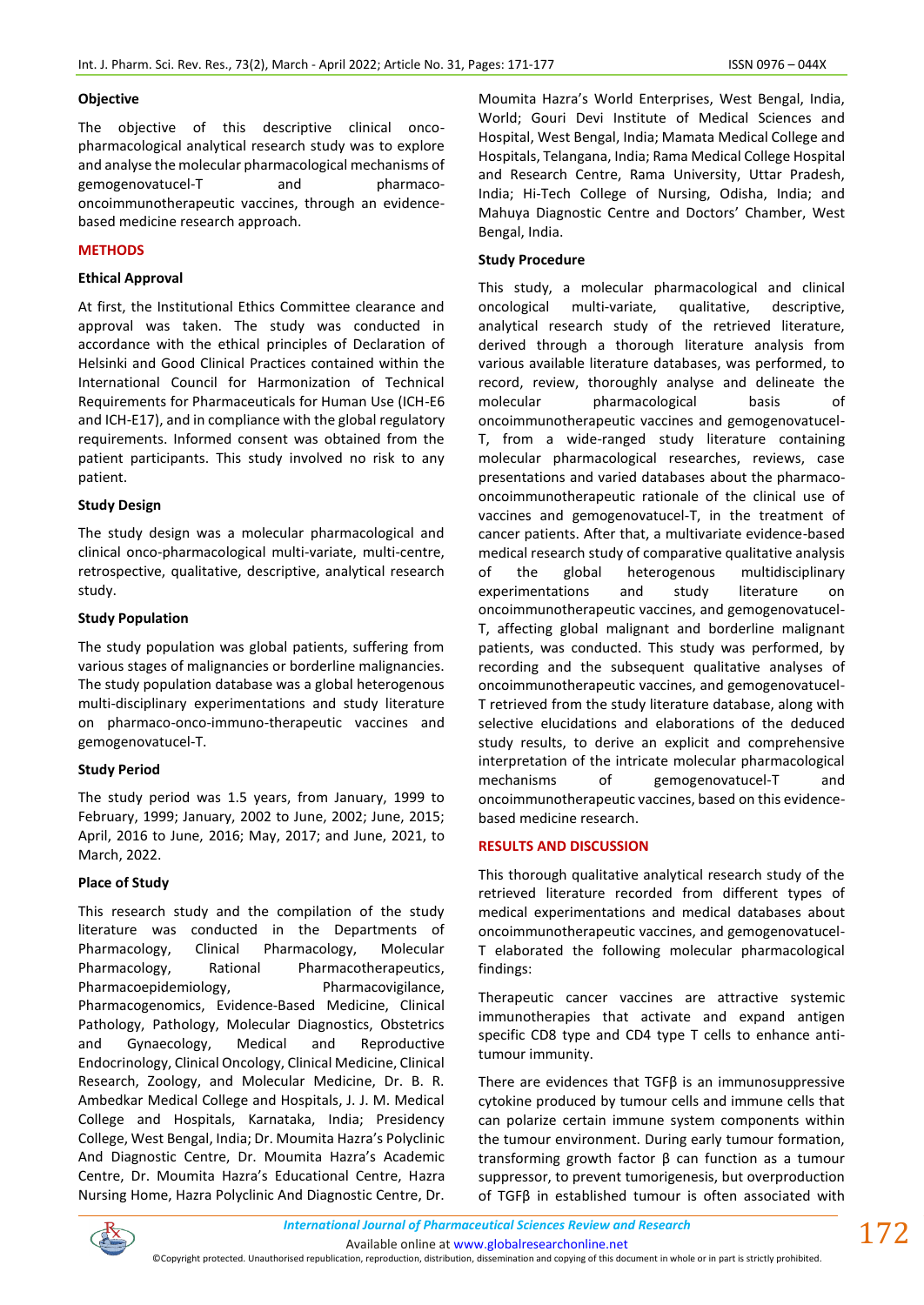tumour metastasis and poor prognosis in patients with cancer. The tumour promoting effects of TGFβ may be due to the immunosuppressive effects it has on both innate and adaptive immunity. TGFβ inhibits natural killer cell function by inhibiting cytokine production and downregulating the expression of activating receptors. TGFβ inhibits cytokine production and proper antigen presentation by dendritic cells, while promoting regulatory T (Treg) cell differentiation and an overall tolerogenic state. TGFβ also promotes an M2 phenotype for macrophages and an N2 phenotype for neutrophils. TGFβ directly dampens the function of CD4 and CD8 type effector T cells and promotes the survival of Treg cells. Depending on the cytokines environment and their activities, TGFβ greatly affects the differentiation of several key CD4 type T cell subsets. In many studies, it has been hypothesized that blocking TGFβ induced signallng in the tumour microenvironment enhances anti-tumour immunity, which may be beneficial for cancer therapy.

In an evidence-based medical research study, the activities of telomerase and TGFβ on the oncovaccines has been thoroughly analysed. While analysing the vaccine-based strategies with TGFβ as oncotherapeutic vaccine targets, it was observed that two types of vaccines combined with TGF-β antisense have been developed, namely belagenpumatucel-L, and gemogenovatucel-T. Belagenpumatucel-L, a nonviral gene based allogeneic tumor cell vaccine targeting TGF-β2, with acceptable safety profile and increased survival rate, is the first vaccine accessing the phase III trial, in non-small cell lung cancer patients. Combinational therapies with radiotherapy, chemotherapy or immunotherapy, are also in investigative phases. Previous clinical studies have shown that the treatment in combination with granulocyte macrophage colony-stimulating factor (GM-CSF) and TGFβ2 ASO promotes the immune response and further suppresses tumour growth. They constructed a TAG plasmid co-expressing GM-CSF and TGF-β2 ASO, and the plasmid was incorporated into an autologous whole-cell vaccine. There were selective immune responses to the autologous TAG vaccine with >10-fold increase in IFN-γ expression over baseline. Gemogenovatucel-T, is a combination of GM-CSF expression with a novel bifunctional short hairpin RNAi targeting furin convertase, involved in TGF-β1 and β2 precursor. In the phase I trial, there were no adverse events, and the vaccine increased the immune response as reported in a previous study. A phase II study was also conducted to evaluate its combination with nivolumab, a PD-1 inhibitor, in metastatic NSCLC. A phase II clinical trial, with favourable 1-year survival in metastatic Ewing's sarcoma supports the justification of further testing and moving to the phase III trial. In an ongoing phase II trial, the maintenance of gemogenovatucel-T is investigated in women with highrisk stage ovarian cancer (IIIb–IV) following surgery and primary chemotherapy. There was high rate of induction in T-cell activation and improvement in median relapse-free survival. Considering the broad expression and roles of TGF-β1 and TGF-β2 in malignancy, further exploration of gemogenovatucel-T vaccine is required. An evidencebased medical research has also shown that telomerase activation is a major cell immortalization mechanism and is implicated as an essential step in carcinogenesis. Through telomerase activation, cancer cells acquire the ability of unlimited proliferation. Telomerase activity is also linked to epithelial-to-mesenchymal transition and cancer stemness, providing cancer cells with metastatic potential. Telomerase is expressed in most tumour types across all stages of development and is thus an attractive target for therapeutic vaccination. The tumour types with increased telomerase expression combined with an immune permissive tumor microenvironment increases the therapeutic potential of telomerase targeting oncological vaccines.

Several new cancer vaccine platforms and antigen targets are under development. In an effort to amplify tumourspecific T-cell responses, a heterologous prime-boost antigen delivery strategy is increasingly used for virusbased vaccines. Viruses have also been engineered to express targeted antigens and immunomodulatory molecules simultaneously, to favourably modify the TME. Nanoparticle systems have shown promise as delivery vectors for cancer vaccines in preclinical research. T-win is another platform targeting both tumour cells and the TME, using peptide-based vaccines that engage and activate T cells to target immunoregulatory molecules expressed on immunosuppressive and malignant cells. With the availability of next-generation sequencing, algorithms for neoantigen selection are emerging, and several bioinformatic platforms are available to select therapeutically relevant neoantigen targets for developing personalized therapies. Chemorefractory ovarian cancer has limited therapeutic options. Hence, new types of treatment including neoantigen-specific immunotherapy need to be investigated. Neoantigens represent promising targets for personalized cancer immunotherapy. The clinical and immunological effects of a neoantigen peptideloaded DC-based immunotherapy has been studied in a patient with recurrent and chemoresistant ovarian cancer. The reactivity against one HLA-A2402-restricted neoantigen peptide derived from a mutated PPM1 F protein was detected in lymphocytes from peripheral blood by IFN-γ ELISPOT assay. Furthermore, the neoantigen (PPM1 F mutant)-specific TCRs were detected in the tumour-infiltrating T lymphocytes, post-vaccination. The results showed that vaccination with intranodal injection of neoantigen peptide-loaded DCs may have clinical and immunological impacts on cancer treatment. Neoantigens represent the long elusive immunogens for cancer vaccination. Clinical trials in melanoma and glioblastoma have demonstrated the feasibility, immunogenicity, and signals of efficacy of the personalized immunotherapy approach. Vaccines have been used to train the immune system to recognize pathogens, and prevent and treat diseases, such as cancer, for decades. Molecular-assisted precision oncology gained tremendous



Available online a[t www.globalresearchonline.net](http://www.globalresearchonline.net/)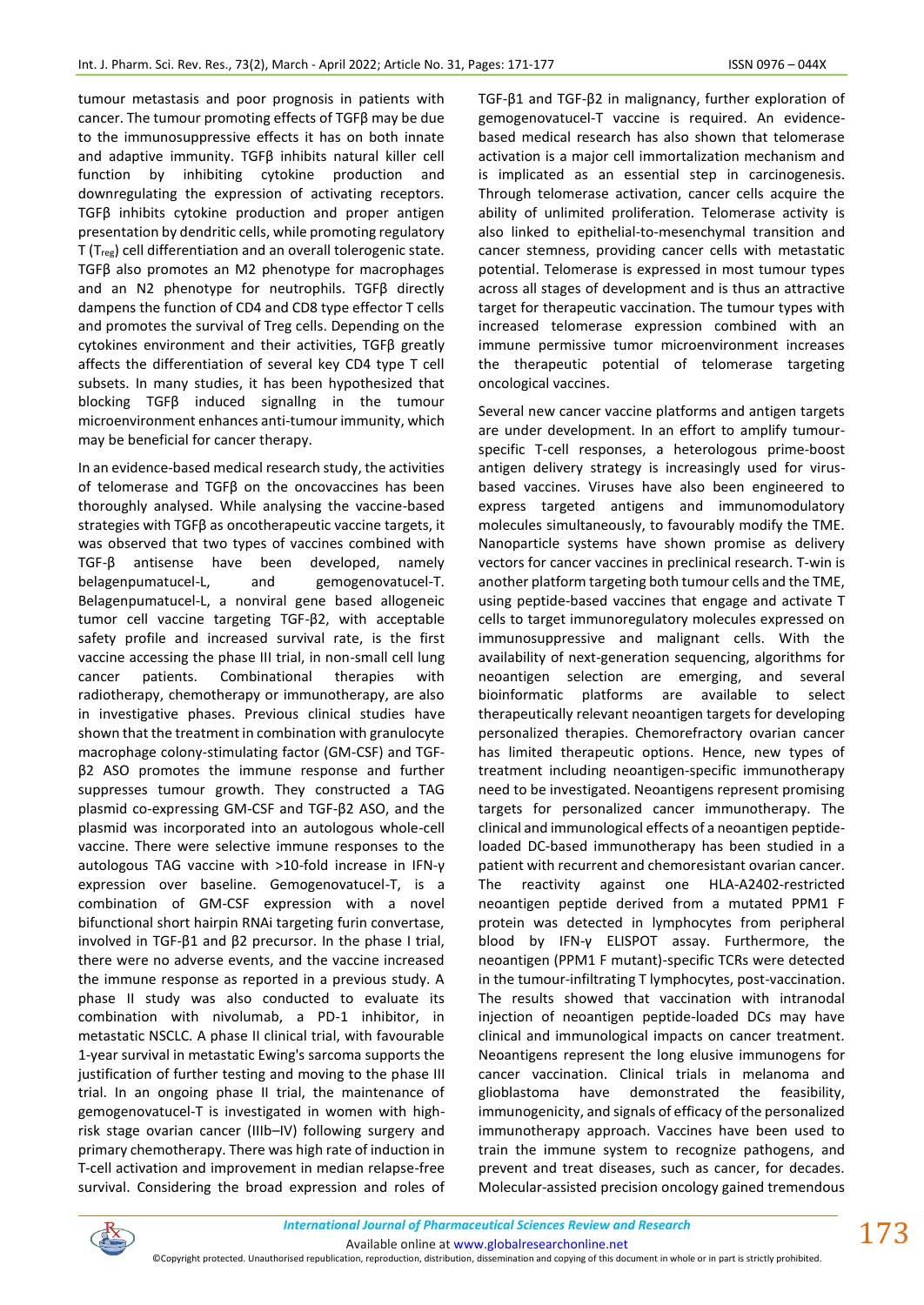ground with high-throughput next-generation sequencing (NGS), supported by robust bioinformatics. The quest for genomics based cancer medicine set the foundations for improved patient stratification, while unveiling a wide array of neoantigens for immunotherapy. Upfront preclinical and clinical studies have successfully used tumourspecific peptides in vaccines with minimal off-target effects. Alterations in protein glycosylation at the cell surface not only have functional impact on cancer progression and dissemination but also originate unique molecular fingerprints for targeted therapeutics. Immunotherapy using monoclonal antibodies (mAb) and cancer vaccines are substitute strategies for colorectal cancer treatment, acting by influencing its genetic and epigenetic alterations. When cancer immunotherapy is combined with chemotherapy, surgery, and radiotherapy, the colorectal cancer treatment would become excessively efficient, especially using bi-specific antibodies and dendritic cells mRNA vaccines. T-ALL-iPSC-based therapeutic cancer vaccine can elicit a specific anti-tumor effect on T-ALL. Glycolipids activating iNKT cells, such as αgalactosylceramide (αGalCer), can enhance the immune response against co-delivered cancer antigens and have been applied in the design of self-adjuvanting anti-tumour vaccines. Alphavirus vectors have been engineered for high-level gene expression relying originally on replication deficient recombinant particles, more recently designed for plasmid DNA-based administration. As alphavirusbased DNA vectors encode the alphavirus RNA replicon genes, enhanced transgene expression in comparison to conventional DNA plasmids is achieved. Immunization studies with alphavirus-based DNA plasmids have elicited specific antibody production, have generated tumor regression and protection against challenges with infectious agents and tumor cells in various animal models. A minimalist nanovaccine by formulating tumor antigenencoding mRNA with a lipid-like material named C1, could efficiently deliver mRNA into dendritic cells with simultaneous Toll-like receptor 4 (TLR4) stimulation, and induced T cell activation. C1 mRNA nanovaccine exhibited significant antitumour efficacy on several tumor mouse models. The versatility and nanoscale size have helped nanoparticles (NP) improve the efficacy of conventional cancer immunotherapy and opened up exciting approaches to combat cancer. Sustained and controlled drug delivery, enhanced cross presentation by immune cells, co-encapsulation of adjuvants, inhibition of immune checkpoints and intrinsic adjuvant like properties have aided NPs to improve the therapeutic efficacy of cancer vaccines. Also, NPs have been efficient modulators of TME. NPs facilitate better penetration of the chemotherapeutic drug by dissolution of the inhibitory meshwork formed by tumour associated cells, blood vessels, soluble mediators and extra cellular matrix in TME. NPs have shown to achieve this by suppression, modulation, or reprogramming of the immune cells and other mediators localised in TME. Viral nanoparticles are also used to generate cancer vaccines. Studies have been done to develop *in situ* cancer vaccines by enhancing the immunomodulatory effects for immunogenic cell death (ICD) and tumor microenvironment-triggered *in situ* cancer vaccines inducing dual immunogenic cell death for elevated antitumor and antimetastatic therapy. Nanovaccines are used as delivery platforms for antigens and adjuvants, which activate antigen-presenting cells (APCs) and enhance anticancer immune responses. In a study, the therapeutic efficacy of a combinatorial treatment comprising the immunoadjuvant nanocomplex PSPEI-PIC, a DC vaccine, and PD-L1 blockade has also been studied. A study was conducted to analyse a combination of immunoadjuvant nanocomplexes and dendritic cell vaccines in the presence of immune checkpoint blockade for effective cancer immunotherapy. Nano-vaccines outnumber the conventional vaccines by virtue of plasticity in physio-chemical properties and ease of administration. The efficacy of nano-based vaccines may be attributed to the improved antigen stability, minimum immuno-toxicity, sustained release, enhanced immunogenicity and the flexibility of physical features of nanoparticles. Based on these, the nano-based vaccines have potential to evoke both cellular and humoral immune responses. Targeted and highly specific immunological pathways required for solid and long lasting immunity may be achieved with specially engineered nano-vaccines. Bacteria biohybrid oral vaccines for colorectal cancer treatment reduce tumor growth and increase immune infiltration. The development of anticancer immunotherapy is characterized by several approaches, the most recognized of which include cellular vaccines, tumour-associated antigens (TAAs), neoantigens, and chimeric antigen receptor T cells (CAR-T). Antigenic essence technology has also been studied as an effective means for the production of new antigen compositions for anticancer vaccination. This technology is developed *via* proteomics, cell culture technology, and immunological assays. The benefits of this technology over other approaches, include the ability to control composition, optimize immunogenicity and similarity to target cells, and evade major histocompatibility complex restriction. Plasma-activated medium potentiates the immunogenicity of tumor cell lysates for dendritic cell-based cancer vaccines. A unique atmospheric pressure plasma jet was used to prepare a plasma-activated medium (PAM) which induced immunogenic cell death in tumor cells. This procedure increased the efficacy of tumor lysates in enhancing the immunogenicity of DCs according to their increased maturation, production of IL-12, and the capacity to induce cytotoxic CD8 T cells able to kill tumour cells. An innovative strategy has been generated termed "biomaterial-mediated combined cell vaccines for immunotherapy," which combines tumour cell and DC vaccines with a cyclodextrin-polyethylene glycol hydrogel and a cytosine-phosphate-guanine (CpG) nanoadjuvant. The nanoadjuvant promotes antigen presentation and amplifies immune-eliciting potency by co-delivery of antigens and adjuvants. Combining cancer vaccines with multiple checkpoint blockade antibodies, novel multifunctional molecules, adoptive cell therapy and



Available online a[t www.globalresearchonline.net](http://www.globalresearchonline.net/)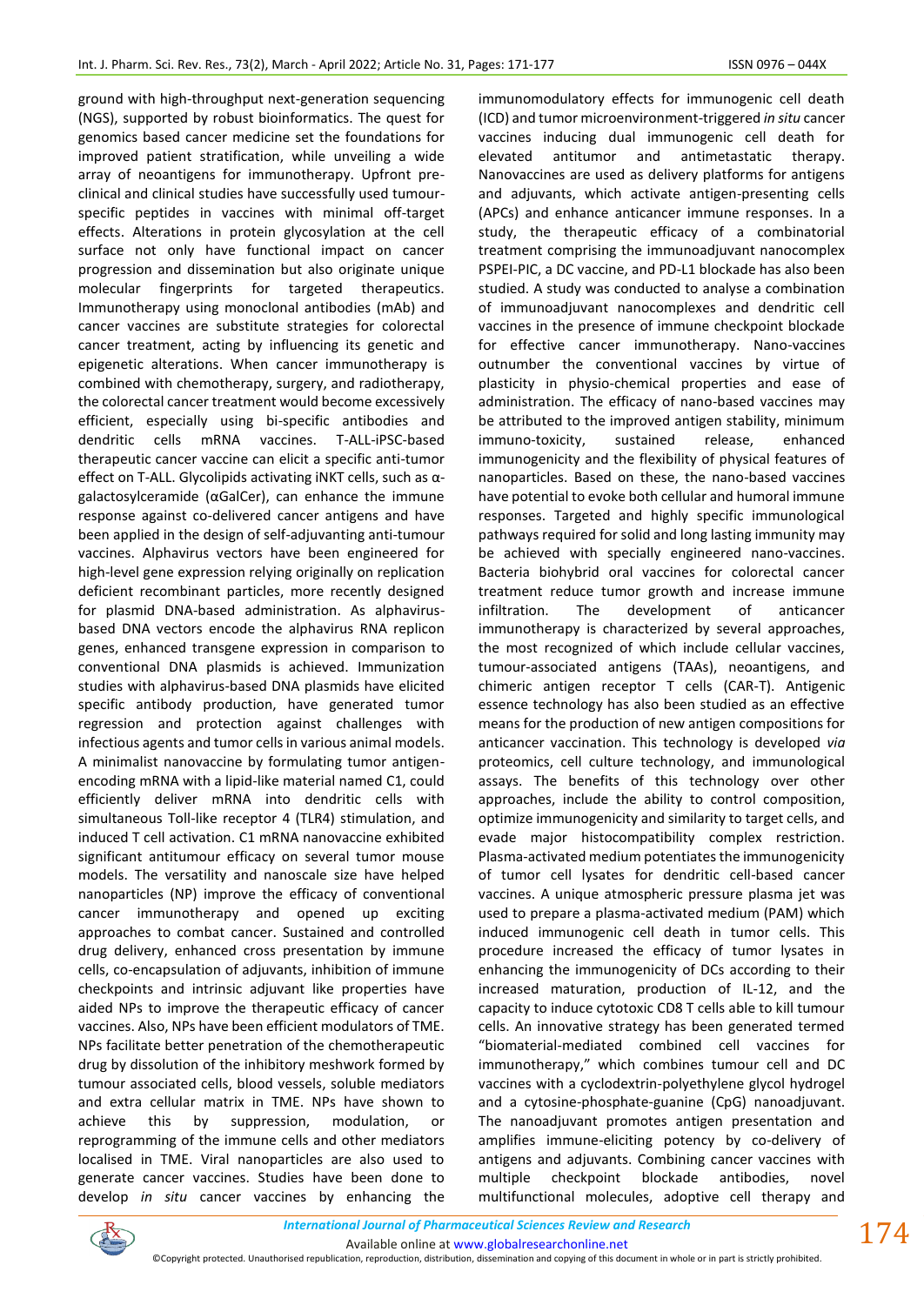immune system agonists has been used as anti-cancer combination therapies. While these combinations build on the foundation of successful immune checkpoint blockade antibodies, it is increasingly apparent that successful immunotherapy will also require a cancer vaccine backbone to engage the immune system, thereby ensuring that additional immune-oncology agents will engage a tumour-specific immune response. Human cDC1 exclusively express the C-type-lectin-like receptor, CLEC9A (DNGR-1) that plays an important role in crosspresentation, the process by which effective CD8 type T cell responses are generated. CLEC9A antibodies deliver antigen specifically to cDC1 for the induction of humoral, CD4 type and CD8 type T cell responses and are therefore promising candidates to develop as vaccines for infectious diseases and cancer. The development of human CLEC9A antibodies now facilitates their application as vaccines for cancer immunotherapy. Tumour types possessing mechanisms of increased telomerase expression combined with an immune permissive tumour microenvironment are expected to increase the therapeutic potential of telomerase targeting cancer vaccines. Rational treatment combinations, such as checkpoint inhibitors, are likely necessary to bring out the true clinical potential of therapeutic cancer vaccines.

Gemogenovatucel-T has demonstrated clinical benefit in homologous recombination proficient ovarian cancer. It is an anticancer immuno-therapeutic, which provides neoantigen education, GMCSF activation and TGFβ suppression reversal. It is a DNA engineered immunotherapy, a GMCSF/bi-shRNA furin DNA engineered autologous tumor cell product, which demonstrated safety and induction of circulating activated T-cells against autologous tumor in phase I trial. In a phase II crossover trial, it was administered in the dose of 1.0  $\times$  10<sup>7</sup> cells/intradermal injection/month for 4 to 12 doses, in stage III/IV ovarian cancer patients achieving cCR, with normal imaging, CA-125.35 units/ml, physical examination, and no symptoms suggestive of the presence of active disease, following primary surgical debulking and carboplatin/paclitaxel adjuvant or neoadjuvant chemotherapy. Patients received gemogenovatucel-T or standard of care during the maintenance period. This immunotherapy had shown good safety and tolerability among patients suffering from frontline ovarian cancer. Significant induction of delay in relapse was observed, when this DNA engineered immunotherapy was administered, in comparison to controls. The high rate of induction of T cell activation was also observed, and this correlated with the clinical benefit, causing an improvement in the recurrence-free survival. While, majority of women with stage III/IV ovarian cancer who achieve clinical complete response with frontline standard of care have shown to relapse within 2 years. Gemogenovatucel-T has shown significant clinical benefit with improvement in relapse free (RFS) and overall survival (OS) in pre-planned subgroup analysis in stage III/IV newly

diagnosed ovarian cancer patients with BRCA wild type (BRCA-wt) molecular profile. 1-9

#### **CONCLUSION**

This study was a descriptive clinical onco-pharmacological analytical qualitative research study, in which the efficacious molecular pharmacological mechanisms and potential pharmacotherapeutic significance of gemogenovatucel-L and pharmacooncoimmunotherapeutic vaccines, were analytically explored, and comprehensively elaborated, through an evidence-based medicine research approach. This research study aptly explained that the anticancer vaccines are appropriately effective systemic immunotherapies, that systematically enhance the life-long anti-neoplastic prophylactic immunity and produce a very long-lived antimalignant therapeutic triumph.

**Acknowledgements:** My sincere acknowledgements to Departments of Pharmacology, Clinical Pharmacology, Molecular Pharmacology, Rational Pharmacotherapeutics, Pharmacoepidemiology, Pharmacovigilance, Pharmacogenomics, Evidence-Based Medicine, Clinical Pathology, Pathology, Molecular Diagnostics, Clinical Oncology, Obstetrics and Gynaecology, Medical and Reproductive Endocrinology, Clinical Medicine, Clinical Research, Zoology, and Molecular Medicine, Dr. B. R. Ambedkar Medical College and Hospitals, J. J. M. Medical College and Hospitals, Karnataka, India; Presidency College, West Bengal, India; Dr. Moumita Hazra's Polyclinic And Diagnostic Centre, Dr. Moumita Hazra's Academic Centre, Dr. Moumita Hazra's Educational Centre, Hazra Nursing Home, Hazra Polyclinic And Diagnostic Centre, Dr. Moumita Hazra's World Enterprises, West Bengal, India, World; Gouri Devi Institute of Medical Sciences and Hospital, West Bengal, India; Mamata Medical College and Hospitals, Telangana, India; Rama Medical College Hospital and Research Centre, Rama University, Uttar Pradesh, India; Hi-Tech College of Nursing, Odisha, India; Mahuya Diagnostic Centre and Doctors' Chamber, West Bengal, India; and Medical Associations, Academies and Colleges, India, UK; for the successful completion of this research project.

#### **REFERENCES**

1. Hazra M. An evidence-based medical research on the comparative quantification of TGFβ and telomerase experimentations, with their molecular pharmacological analyses as targets of oncoimmunotherapeutic vaccines. Int J Pharm Sci Rev Res. 2021; 71(2): 138-146.

2. Torre-Amione G, Beauchamp RD, Koeppen H *et al*. A highly immunogenic tumour transfected with a murine transforming growth factor type beta 1 cDNA escapes immune surveillance. Proc Natl Acad Sci USA. 1990; 87: 1486–1490.

3. Masui T, Wakefield LM, Lechner JF *et al*. Type-beta transforming growth-factor is the primary differentiationinducing serum factor for normal human bronchial epithelialcells. Proc Natl Acad Sci USA. 1986; 83: 2438–2442.



Available online a[t www.globalresearchonline.net](http://www.globalresearchonline.net/)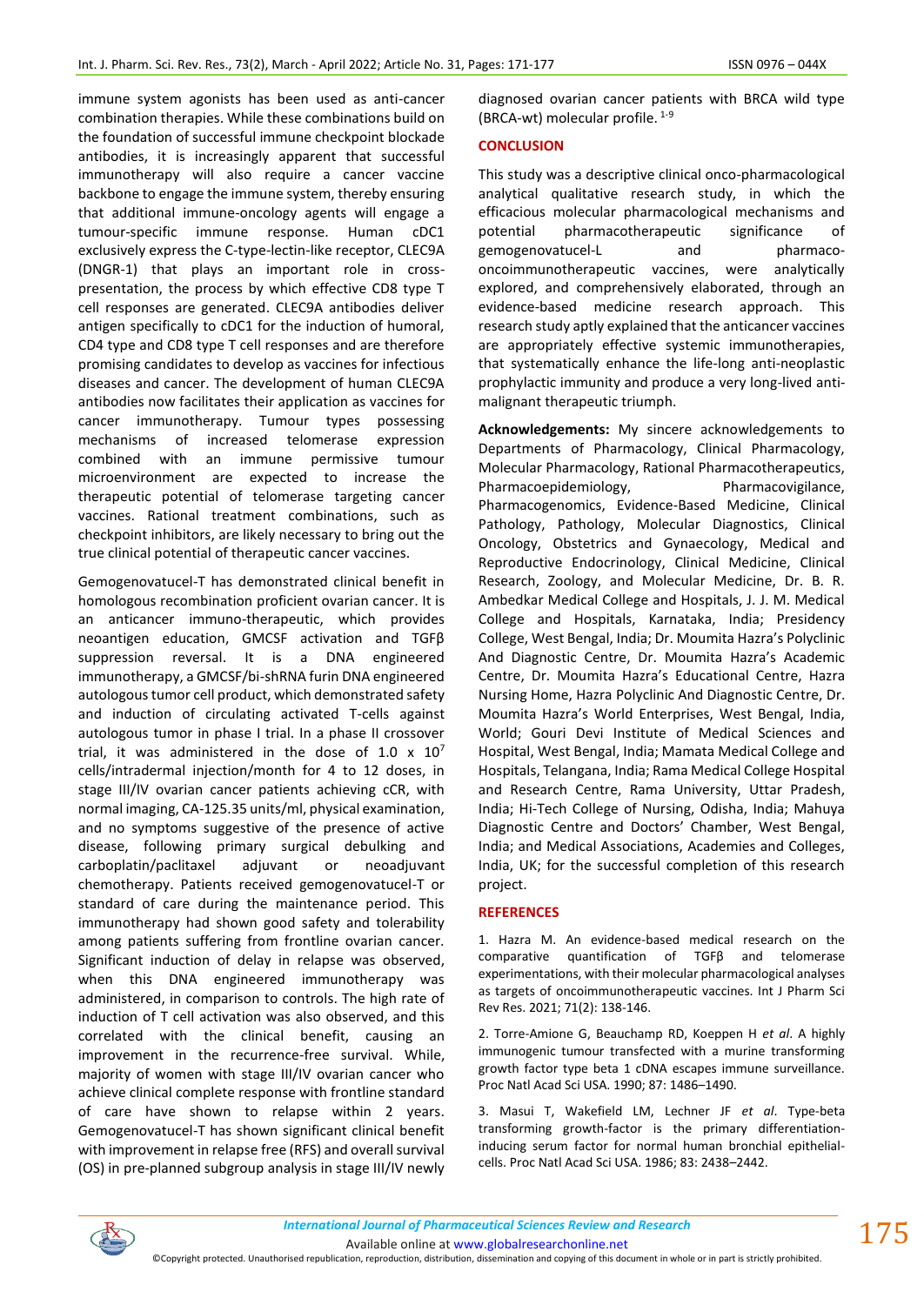4. Liu VC, Wong LY, Jang T *et al*. Tumor evasion of the immune system by converting CD4(+) CD25(-) T cells into CD4(+) CD25(+) T regulatory cells: role of tumor derived TGF-beta. J Immunol. 2007; 178: 2883–2892.

5. Hasegawa Y, Takanashi S, Kanehira Y *et al*. Transforming growth factor-beta1 level correlates with angiogenesis, tumor progression, and prognosis in patients with non-small cell lung carcinoma. Cancer. 2001; 91: 964–971.

6. Ikushima H, Miyazono K. TGF beta signalling: a complex web in cancer progression. Nat Rev Cancer. 2010; 10: 415–424.

7. Flavell RA, Sanjabi S, Wrzesinski SH, Licona-Limo´n P. The polarization of immune cells in the tumour environment by TGFβ. Nat Rev Immunol. 2010; 10: 554-567.

8. Oh J, Barve M, Matthews CM, Koon EC, Heffernan TP, Fine B et al. Phase II study of Vigil®DNA engineered immunotherapy as maintenance in advanced stage ovarian cancer. Gynecol Oncol. 2016; 143(3): 504-510.

9. Rocconi RP, Monk BJ, Walter A, Herzog TJ *et al*. Gemogenovatucel-T (Vigil) immunotherapy demonstrates clinical benefit in homologous recombination proficient (HRP) ovarian cancer. Gynecol Oncol. 2021; 161(3): 676-680.

**Source of Support:** The author(s) received no financial support for the research, authorship, and/or publication of this article.

**Conflict of Interest:** The author(s) declared no potential conflicts of interest with respect to the research, authorship, and/or publication of this article.

For any question relates to this article, please reach us at: [globalresearchonline@](mailto:editor@globalresearchonline.net)rediffmail.com

New manuscripts for publication can be submitted at: [submit@globalresearchonline.net](mailto:submit@globalresearchonline.net) and [submit\\_ijpsrr@rediffmail.com](mailto:submit_ijpsrr@rediffmail.com)



#### **Corresponding author biography: Dr. Moumita Hazra**

Dr. Moumita Hazra is qualified as an MBBS (Medicine), DCP (Clinical Pathology) (Haematology, Cytopathology, Molecular Diagnostics), MD (Pharmacology) (Clinical Pharmacology, Pharmacotherapeutics, Pharmacoepidemiology, Pharmacovigilance, Pharmacogenomics, Evidence Based Medicine, Medical Education, Obstetric and Gynaecological Reproductive Endocrinological Pharmacology, Diabetological Endocrinological Pharmacology, Neonatal Pharmacology, Respiratory Pharmacology, Clinical Medical Pharmacology, Cancer Immunotherapy), MBA (Hospital Management) (Operations Management), PGDCR (Clinical Research) (Medical Research Methods, Clinical Research Ethics); FIAMS (Pathology); Associate MRCP (Clinical Medicine), Associate MRCOG (Obstetrics and Gynaecology); MIPS (Pharmacology), MISRPT (Rational Pharmacotherapeutics, Pharmaco-Haemo-MaterioVigilance), MCCP (Chest Medicine), MIAC (Cytology and Cytopathology), MIAPM (Pathology), MKCIAPM (Pathology), MIMA (Medicine).

Her affiliations include Associate Professor of Pharmacology and Clinical Pharmacology for MBBS, MD, MS, DM, MCh, Dental, MSc, MPhil, PhD, Nursing, Paramedical and Pharmacy students; Associate Professor, Head of Department In Charge, Department of Pharmacology, Former Pharmaco-Haemo-Materio-Vigilance Specialist, Pharmacovigilance Committee, Mamata Medical College and Hospitals; Former Associate Professor, Head of Department In Charge, Department of Pharmacology, Rama Medical College Hospital and Research Centre, Rama University; Former Deputy Medical Superintendent, Department of Medical Administration, Former Assistant Professor, Head of Department In Charge, Department of Pharmacology, Shri Ramkrishna Institute of Medical Sciences and Sanaka Hospitals, Hi-Tech Medical College and Hospital, Gouri Devi Institute of Medical Sciences and Hospital, K.D. Medical College Hospital and Research Center; Former Resident and Tutor, Departments of Pharmacology and Pathology, J. J. M. Medical College and Hospitals, Chigateri General Hospital, Medical and Surgical Departments, Dr. B. R. Ambedkar Medical College and Hospital, K. C. General Hospital; Guest Professor, Head of Department, Department of Pharmacology, Hi-Tech College of Nursing; Consultant Multi-Specialist Clinical Pharmacological Physician, Consultant Clinical Pathologist, Medical Director, Medical Superintendent, Consultant Rational Pharmacotherapeutic Physician, Consultant Drug Safety and Quality Physician, Consultant Fertility and Reproductive Endocrinological Pharmacological Physician, Consultant Clinical Endocrinological Pharmacological Physician, Consultant Respiratory Pharmacological Physician, Consultant Neonatal Pharmacological Physician, Pharmaco-Haemo-Materio-Vigilance Specialist, Pharmacogenomics Specialist, Molecular Pharmacology Specialist, Cytopathologist, Molecular Diagnostics Specialist, Medical Academics and Clinical Research Director, Managing Director, Hazra Nursing Home, Hazra Polyclinic And Diagnostic Centre, Dr. Moumita Hazra's Polyclinic And Diagnostic Centre, Academic Centre, Educational Centre, and World Enterprises; Consultant Pathologist, Laboratory Director, Mahuya Diagnostic Centre and Doctors' Chamber, Indus Nursing Home and Indus Diagnostic Centres, General Patho Clinic, Medilab Pathological Laboratory; Medical Editor-In-Chief, Medical Editorial and Advisory Board Member, Medical Editor, Medical Reviewer and Medical Author in many National and International Publications; Former Manager, Clinical Excellence and Quality Management, Fortis Hospitals; Former Assistant Medical Director, Medical Editor, GIOSTAR IRM Institutes, Hospitals and Laboratories, New Delhi, India, USA, World; Medical Examinations Appraiser, Medical Examinations Assessor, Medical Invigilator, Medical Examiner, Medical Universities and Examination Boards, India; Medical Fellow and Member, Medical Associations, Academies and Colleges, India, UK; Former Academic Scholar and Research Scientist, Medical and Science Universities, India, USA, UK, World; with a professional experience in Medical Sciences, for 42-43 years.



©Copyright protected. Unauthorised republication, reproduction, distribution, dissemination and copying of this document in whole or in part is strictly prohibited.